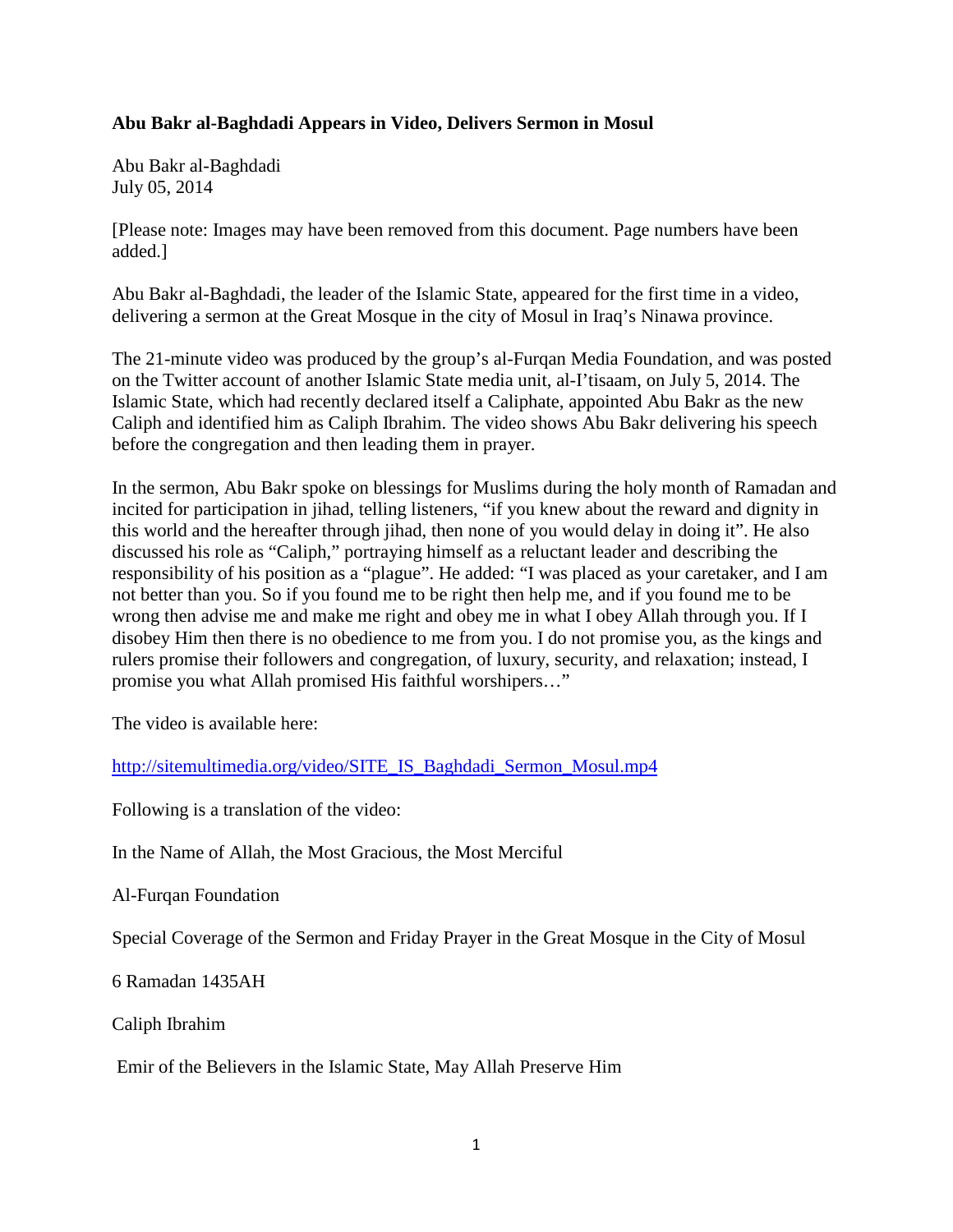All praise is due to Allah. We thank him and seek His assistance and His forgiveness. O Allah, defend us from the evil of our selves and the evils of our actions. Whoever is guided by Allah will never be misguided, and whoever is made lost by Allah will never be guided. I bear witness that there is no god but Allah alone without a partner, and I bear witness that Muhammad is His worshiper and Messenger, Allah's peace and blessings be upon him, and upon his family and his Companions.

{Qur'anic Verse}

The most honest of talk is the talk of Allah, and the best guidance is that of Muhammad, Allah's peace and blessings be upon him, and the most evil of matters are those which are newly invented, and every novelty is an innovation, and every innovation is loss, and every loss is in the hellfire.

{Qur'anic Verse}.

O Muslims, reaching Ramadan is a great blessing and great grace from Allah. The beginning of the month is mercy, its middle is forgiveness, and its end is protection from the fire. Whoever fasts in it with faith and consideration will have his sins forgiven, and whoever arises in it with faith and consideration will have his sins forgiven. {Hadith}. It is a month during which the gates of heaven are opened and the gates of hell are closed. It is a month during which one night is worth a thousand, and if one is barred from it then he has been barred from all goodness. {Qur'anic Verse}.

It is a month in which for Allah we are protected from hell, and this is every night – nights during which the marketplace of jihad is opened. The Messenger, Allah's peace and blessings be upon him, would hold in it the brigades and arm the armies to fight the enemies of Allah to do jihad against the polytheists. So take advantage of this good month in obeying Allah, for in it the rewards are multiplied, and let the competitors compete.

O Muslims, Allah, blessed be He, created us to believe in Him alone and worship him and establish His religion. {Qur'anic Verse}. And he ordered us to fight His enemies and do jihad in His cause to achieve this and establish the religion. {Qur'anic Verse}.

O people, the religion of Allah, blessed be He, is not established and this goal for which Allah created us is not achieved but by empowering the Shariah of Allah and being judged by it and establishing the restrictions, and this is only done with power and authority. Allah said: {Qur'anic Verse}. This is the establishment of the religion: a Book that guides and a sword that supports. As for your mujahideen brothers, Allah has bestowed upon them the grace of victory and conquest, and enabled them, after many years of jihad, patience, and fighting the enemies of Allah, and granted them success and empowered them to achieve their goal. Therefore, they hastened to declare the Caliphate and place an imam, and this is a duty upon the Muslims - a duty that has been lost for centuries and absent from the reality of the world and so many Muslims were ignorant of it. The Muslims sin by losing it, and they must always seek to establish it, and they have done so, and all praise is due to Allah.